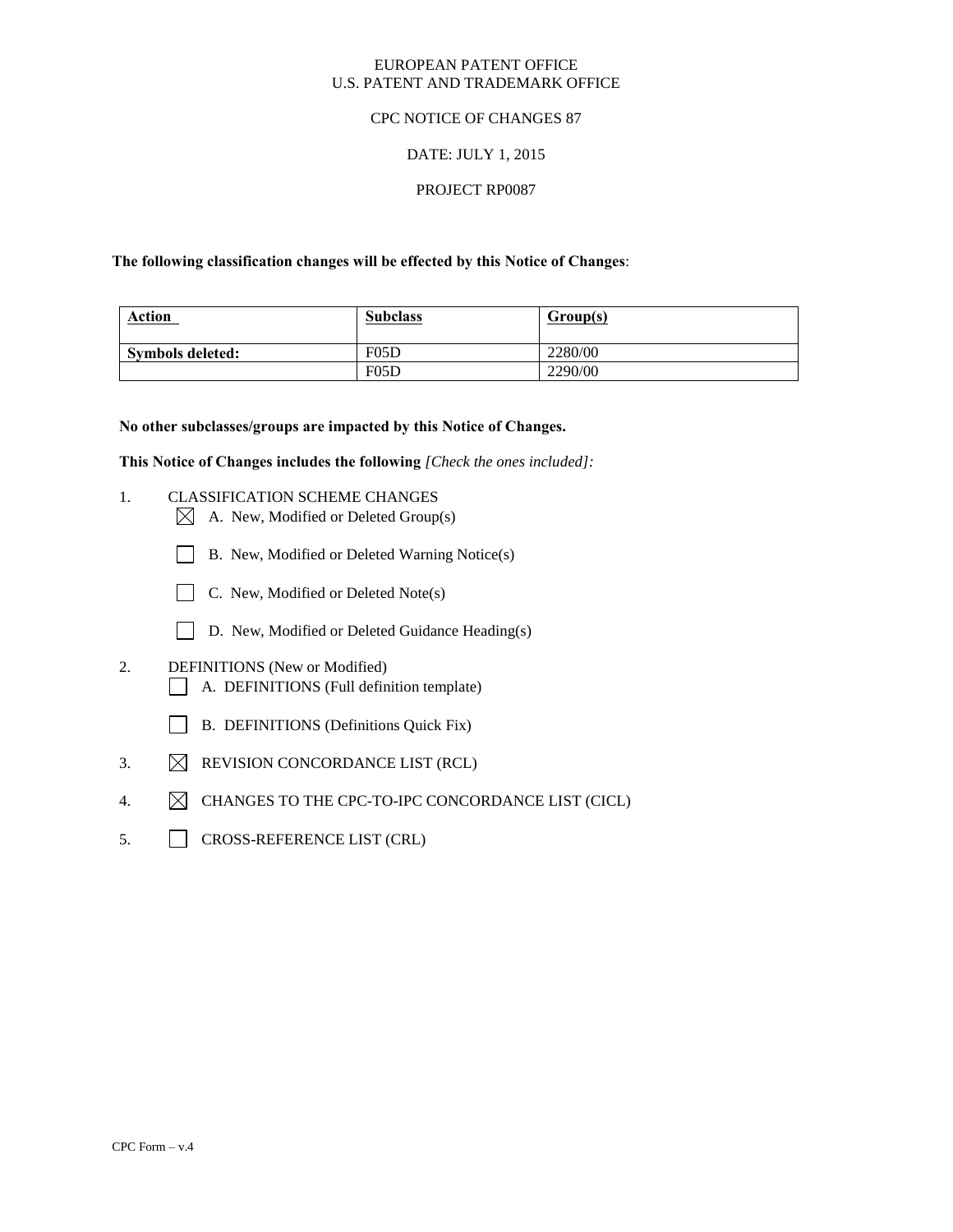#### CPC NOTICE OF CHANGES 87

## DATE: JULY 1, 2015

#### PROJECT RP0087

#### 1. CLASSIFICATION SCHEME CHANGES

### A. New, Modified or Deleted Group(s)

## **SUBCLASS F05D - INDEXING SCHEME FOR ASPECTS RELATING TO NON-POSITIVE-DISPLACEMENT MACHINES OR ENGINES, GAS-TURBINES OR JET-PROPULSION PLANTS**

| $Type*$      | <b>Symbol</b> | <b>Indent</b><br>Level<br><b>Number</b><br>of dots<br>(e.g. 0, 1,<br><u>2)</u> | <b>Title</b><br>(new or modified)<br>"CPC only" text should normally be<br>enclosed in {curly brackets}** | <b>Transferred</b> to <sup>#</sup>                                    |
|--------------|---------------|--------------------------------------------------------------------------------|-----------------------------------------------------------------------------------------------------------|-----------------------------------------------------------------------|
| $\mathbf{I}$ | F05D2270/821  | 2                                                                              | Displacement measuring means, e. g.<br>inductive                                                          |                                                                       |
| D            | F05D2280/00   | 0                                                                              |                                                                                                           | <administrative f05d<br="" to="" transfer="">2200/00</administrative> |
| D            | F05D2290/00   | 0                                                                              |                                                                                                           | <administrative f05d<br="" to="" transfer="">2200/00</administrative> |

 $N =$  new entries where reclassification into entries is involved;  $C =$  entries with modified file scope where reclassification of documents from the entries is involved;  $Q = new$  entries which are firstly populated with documents via administrative transfers from deleted (D) entries. Afterwards, the transferred documents into the Q entry will either stay or be moved to more appropriate entries, as determined by intellectual reclassification; E= existing entries with enlarged file scope, which receive documents from C or D entries, e.g. when a limiting reference is removed from the entry title; M = entries with no change to the file scope (no reclassification);  $D =$  deleted entries;  $F =$  frozen entries will be deleted once reclassification of documents from the entries is completed;  $U =$  entries that are unchanged.

#### NOTES:

- \*\*No {curly brackets} are used for titles in CPC only subclasses, e.g. C12Y, A23Y; 2000 series symbol titles of groups found at the end of schemes (orthogonal codes); or the Y section titles. The {curly brackets} are used for 2000 series symbol titles found interspersed throughout the main trunk schemes (breakdown codes).
- For U groups, the minimum requirement is to include the U group located immediately prior to the N group or N group array, in order to show the N group hierarchy and improve the readability and understanding of the scheme. Always include the symbol, indent level and title of the U group in the table above.
- All entry types should be included in the scheme changes table above for better understanding of the overall scheme change picture. Symbol, indent level, and title are required for all types except "D" which requires only a symbol.
- #"Transferred to" column must be completed for all C, D, F, and Q type entries. F groups will be deleted once reclassification is completed.
- When multiple symbols are included in the "Transferred to" column, avoid using ranges of symbols in order to be as precise as possible.
- For administrative transfer of documents, the following text should be used: "< administrative transfer to XX>" or "<administrative transfer to XX and YY simultaneously>" when administrative transfer of the same documents is to more than one place.
- Administrative transfer to main trunk groups is assumed to be "invention information", unless otherwise indicated, and to 2000 series groups is assumed to be "additional information".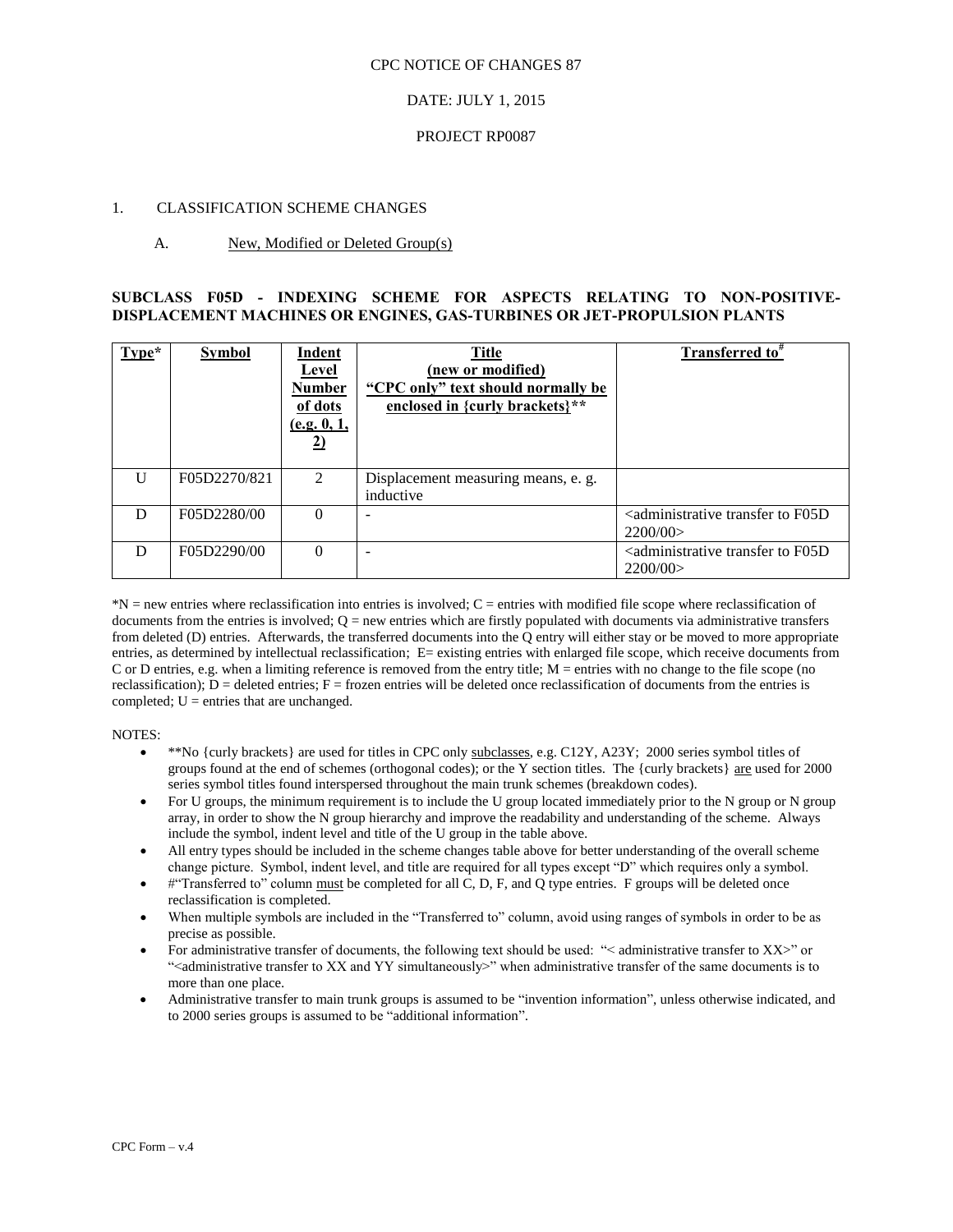## CPC NOTICE OF CHANGES 87

# DATE: JULY 1, 2015

## PROJECT RP0087

# 3. REVISION CONCORDANCE LIST (RCL)

| Type* | <b>From CPC Symbol (existing)</b> | To CPC Symbol(s)                                                                            |
|-------|-----------------------------------|---------------------------------------------------------------------------------------------|
|       | F05D2280/00                       | $\alpha$ <administrative 00<math="" 2200="" f05d="" to="" transfer="">&gt;</administrative> |
|       | F05D2290/00                       | $\alpha$ <administrative 00<math="" 2200="" f05d="" to="" transfer="">&gt;</administrative> |

 $*C$  = entries with modified file scope where reclassification of documents from the entries is involved; Q = new entries which are firstly populated with documents via administrative transfers from deleted (D) entries. Afterwards, the transferred documents into the Q entry will either stay or be moved to more appropriate entries, as determined by intellectual reclassification;  $D =$ deleted entries.

NOTES:

- $\bullet$  Only C, D, and Q type entries are included in the table above.
- When multiple symbols are included in the "To" column, avoid using ranges of symbols in order to be as precise as possible.
- For administrative transfer of documents, the following text should be used: "< administrative transfer to XX>" or "<administrative transfer to XX and YY simultaneously>" when administrative transfer of the same documents is to more than one place.
- Administrative transfer to main trunk groups is assumed to be "invention information", unless otherwise indicated, and to 2000 series groups is assumed to be "additional information".